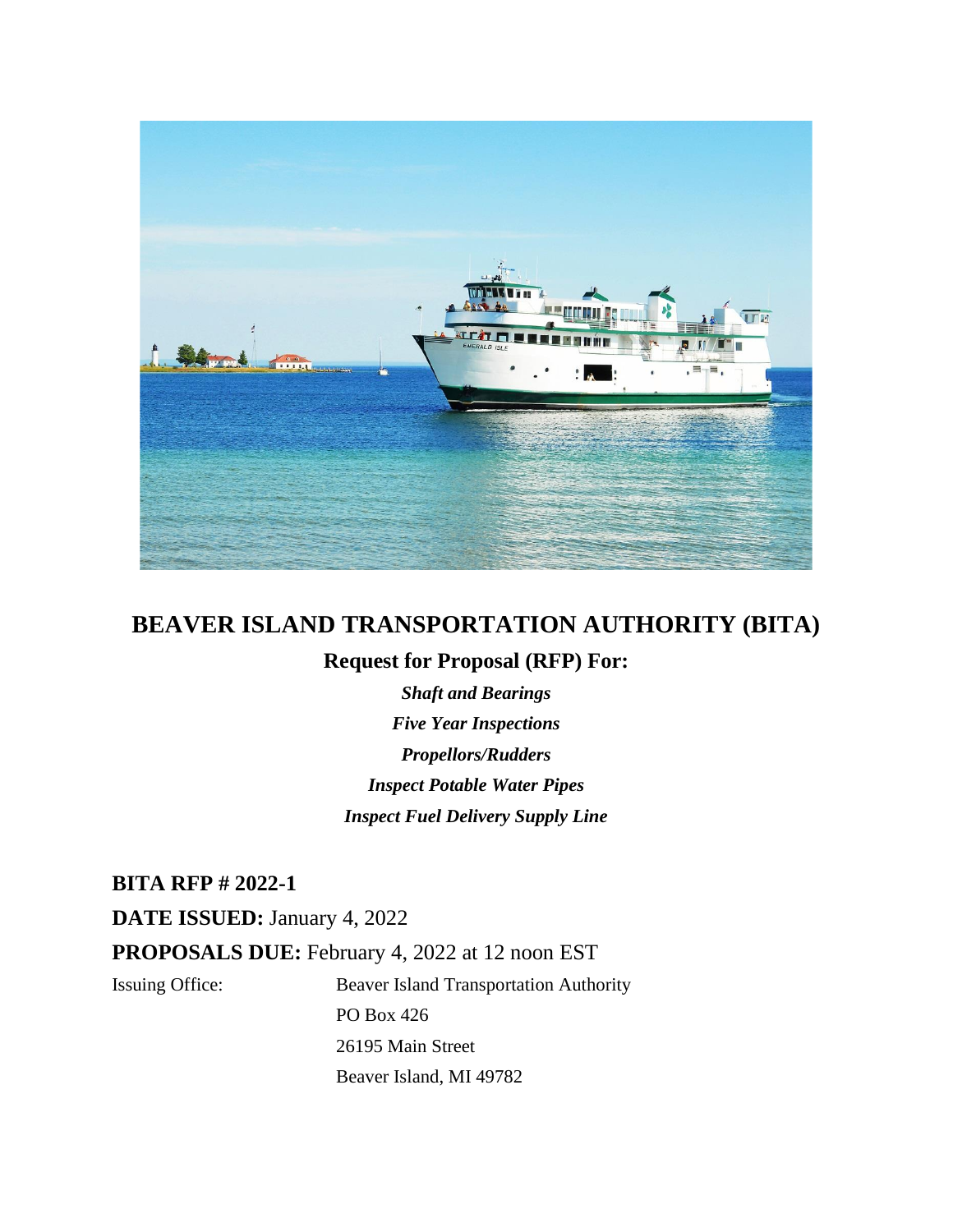# **Section I**

# *Schedule of Activities*

| BITA RFP # 2022-1 Released:             | 1/4/2022                |
|-----------------------------------------|-------------------------|
| Written Questions from Vendor Due:      | <b>January 21, 2022</b> |
| BITA's Responses to Questions Released: | <b>January 28, 2022</b> |
| Proposal Due Date:                      | February 4, 2022        |
| <b>Anticipated Award Date:</b>          | 2/18/2022               |

# **Section II**

# *Background Information*

# **M/V Emerald Isle**

The M/V Emerald Isle designer was Timothy Graul Marine Design and was built by Washburn & Doughty with a launch date of June 1997. The owner of the vessel is the Beaver Island Transportation Authority (BITA) and the operator is the Beaver Island Boat Company (BIBCO). The BITA receives funding from the State of Michigan Marine Capital and the Federal Ferryboat Discretionary Fund for capital improvements to the vessel. The Emerald Isle provides scheduled ferry service between Charlevoix, Michigan and Beaver Island, Michigan on Lake Michigan, operating between mid-April through late December. The vessel transports around 30,000 passengers annually. This is a combination of year-round residents, seasonal residents, and tourists. The crossing takes slightly over two hours and is 32 miles.

## **M/V Emerald Isle Features**

- Twin Caterpillar 3512B diesel main engines 1500hp
- Two Caterpillar 3304 diesel generators 100kw each
- Caterpillar 3116 diesel powered bow thruster 210hp
- 130 feet long, beam 39 feet, draft 8.5 feet, 95 gross tons, speed 14.25 knots
- 298 passengers (including crew), 20 vehicles, 8800 gallons of fuel, 500 gallons of fresh water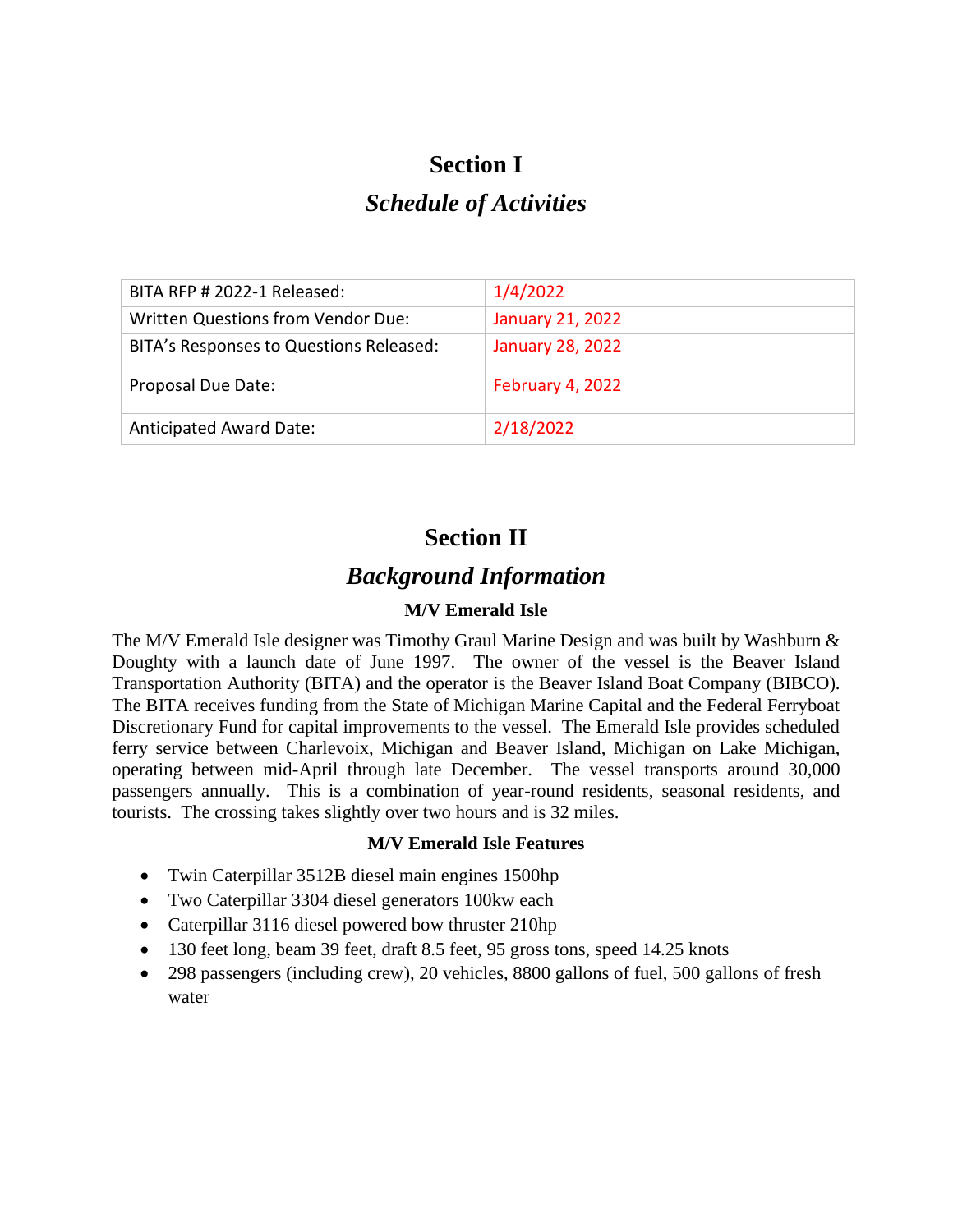# **SECTION III** *SCOPE OF SERVICES*

The vessel was at drydock the fall of 2019 for its five year inspection and other work. Since then there has been noticeable increasing vibration and the starboard shaft seal has been leaking. The shafts were checked for alignment and vibration September 2021. See report (Attachment 5). The starboard shaft could not be disconnected from the transmission. It is thought the shaft is binding either at the coupling or at one of the bearings. This shaft was new in 2015. Since the vessel will be out of the water, the five year inspection would be conducted, propellors swapped out, along with other miscellaneous items. See Attachment 1 - Emerald Isle Work Package Specifications.

It is imperative the work is completed quickly as this is the main service vessel to transport freight and passengers to the Island. BITA has the right to select and choose which projects will be completed. The ideal time for the work to be completed would be late April/early May 2022.

This project is funded by federal/state grants and is subject to federal and state guidelines. The federal clauses for this project are the Federal Contract Clauses Materials and Supplies More Than \$150,000 attached as Attachment 4. The selected firm will also have to have a third-party subcontract approved by the Michigan Department of Transportation (MDOT). The awarded subcontract serves as BITA's award to the selected firm and is the firm's Notice to Proceed.

# **Section IV**

## *Submission Content*

*Submissions must include* a signed copy of Attachment 2, Proposal Signature Page, signed in ink by an official of the submitting organization authorized to bind the submitter to the provisions of the RFP. The complete Proposal Signature Page must be returned with the submission. No copies will be accepted. All documents are to be mailed to the address listed and received by the due date on the Proposal Signature Page. It is the responsibility of the proposer to contact BITA to ensure receipt of the proposal.

*Submissions must include* a signed copy of Attachment 3, Price Proposal Form

*Submissions must include* a signed copy Attachment 4, Federal Contract Clauses Materials and Supplies More Than \$150,000, ensuring it is understood and will be in compliance with the requirements.

#### *Submissions must also include:*

- Full business name and address, legal entity type, primary contact(s), authorized negotiator(s), and contact information.
- Brief descriptions of similar projects performed.
- Documented knowledge of USCG requirements.
- Proof of insurance.
- Demonstrated ability to meet BITA's time schedule.
- The original, plus five copies of all required documents are to be submitted.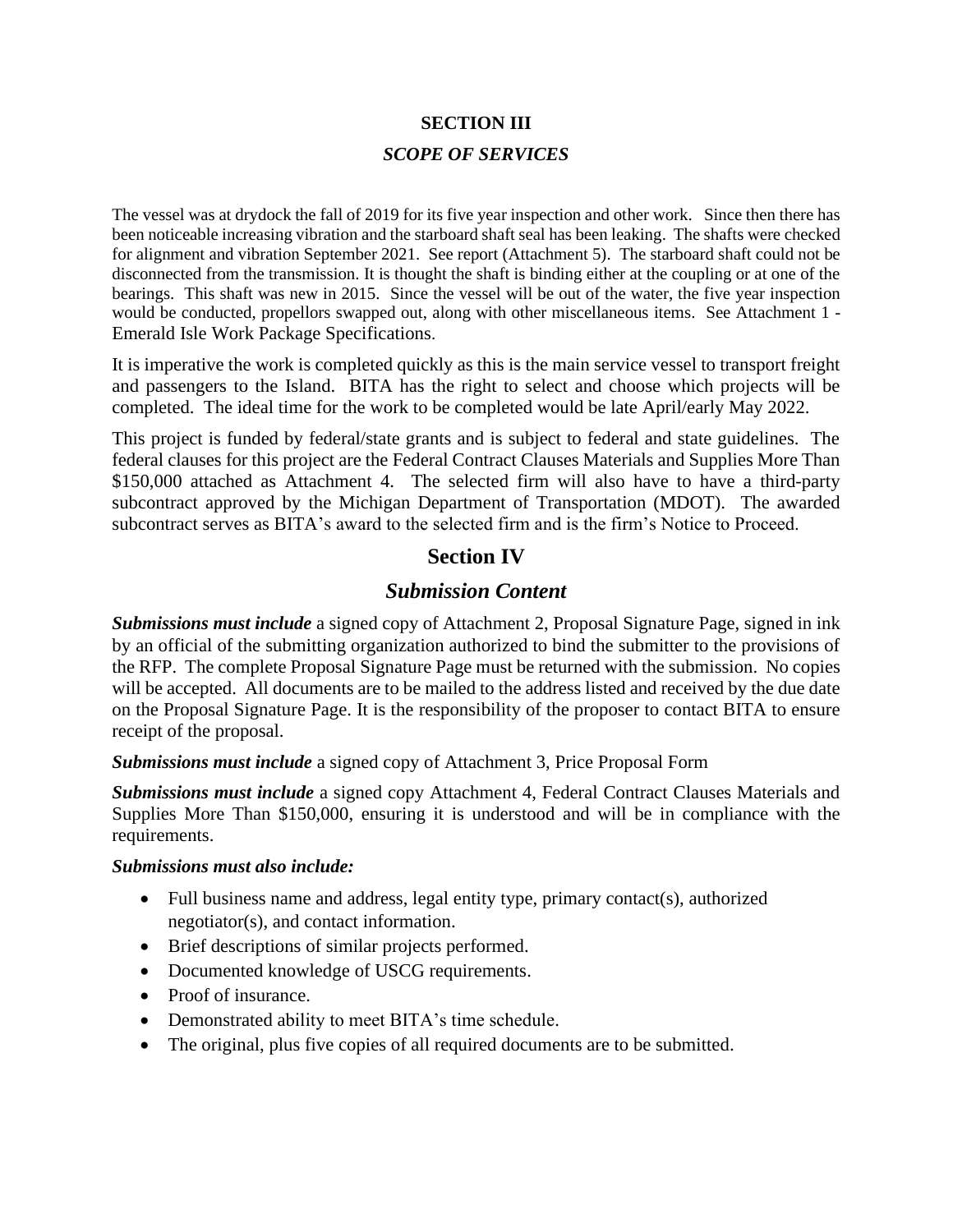# **Section V**

# *Submission Conditions*

The contents of the submitted proposal remain valid for 200 days after the submission deadline. Submitted proposals become the property of BITA and will not be returned.

**Incurring Costs:** BITA is not liable for any costs incurred by respondent's incidental to this RFP.

**Rejection of Proposals:** BITA reserves the right to reject any or all proposals received as a result of this RFP for sound, documentable, business reasons. BITA also reserves the right to negotiate separately with any source whatsoever in any manner necessary. BITA is not obligated to award any contracts solely on the basis of any responses made or obtained. BITA reserves the right to waive any minor informalities or irregularities.

**Proposal Due Date:** BITA reserves the right to postpone the proposal due date, for sound, documentable, business reasons.

**Late Submissions:** Late submissions will not be accepted.

**Disclosure of Proposal Content:** After evaluation, all information contained in submitted proposals is subject to release to the public under Michigan's Freedom of Information Act (1976 PA 422).

# **Section VI**

# *Price Proposal*

The price used for competitive evaluation in this proposal **will** be the sum of the:

- Docking/Undocking
- Shaft Project
- Five Year Inspections
- Propellors/Rudders
- Inspection of potable line and fuel line

The price used for competitive evaluation in this proposal **will not include** the per unit cost of:

- Welding per hour
- General Labor hour
- General Labor O/T hour
- Lay Day
- Crane hour
- Tug hour

*Mobilization costs of \$46.10 per nautical mile will be computed round trip from Beaver Island, MI, to the location of the proposer's shipyard. This computation will be added to the submitted*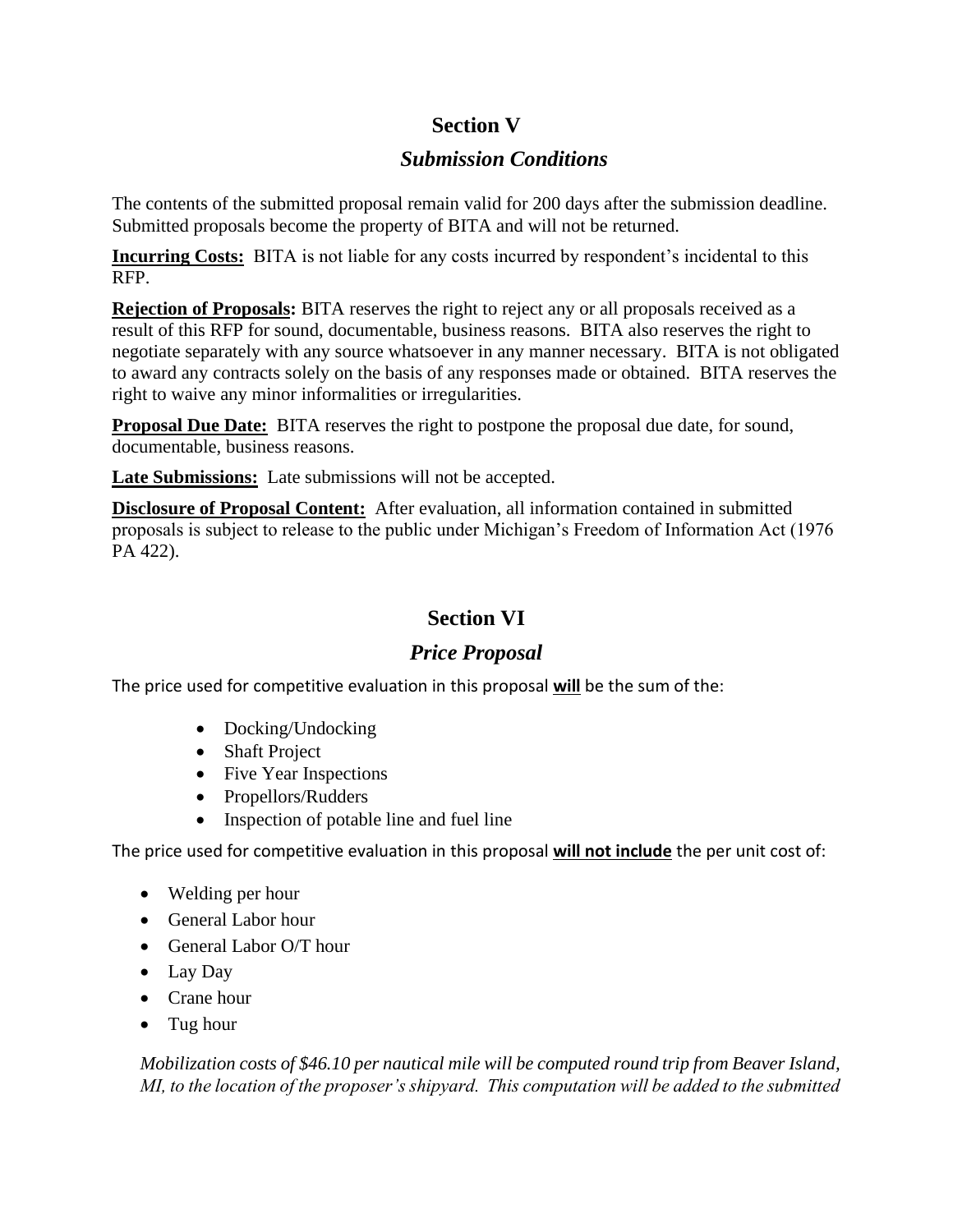*price proposal before price proposals are scored. Mobilization costs consist of fuel and a crew of four.*

### **Section VI**

#### *Project Timeframe*

Requests for proposals are being accepted for work to begin late April/early May 2022 and with the vessel being returned to service within two weeks. This project timeframe is subject to change due to icing conditions.

The project is not complete until all USCG inspections have been successfully completed including Sea Trials and BITA issues a written, Notice of Final Acceptance.

### **Section VII**

#### *Questions*

Questions must be submitted by e-mail to Mary Cook, BITA Executive Director, at [bitrans@tds.net](mailto:bitrans@tds.net) Verbal comments are not part of this RFP. Questions and answers will be emailed to all firms sent an RFP, who submitted an RFP and to every firm who has submitted qualifications or a question and will be posted on BITA's website at www.beaverislandtransportationauthority.com. Questions must be received at least ten (10) working days prior to the proposal due date.

## **Section VIII**

#### *Vessel Inspection*

A CD with the vessel's as built plans can also be requested from Mary Cook, BITA Executive Director, at [bitrans@tds.net](mailto:bitrans@tds.net) Requests for a CD must be received at least ten (10) working days prior to the proposal due date. BITA is only responsible for mailing the CD to the address given and is not responsible for undeliverable mailings or mailings received late by firms requesting a CD.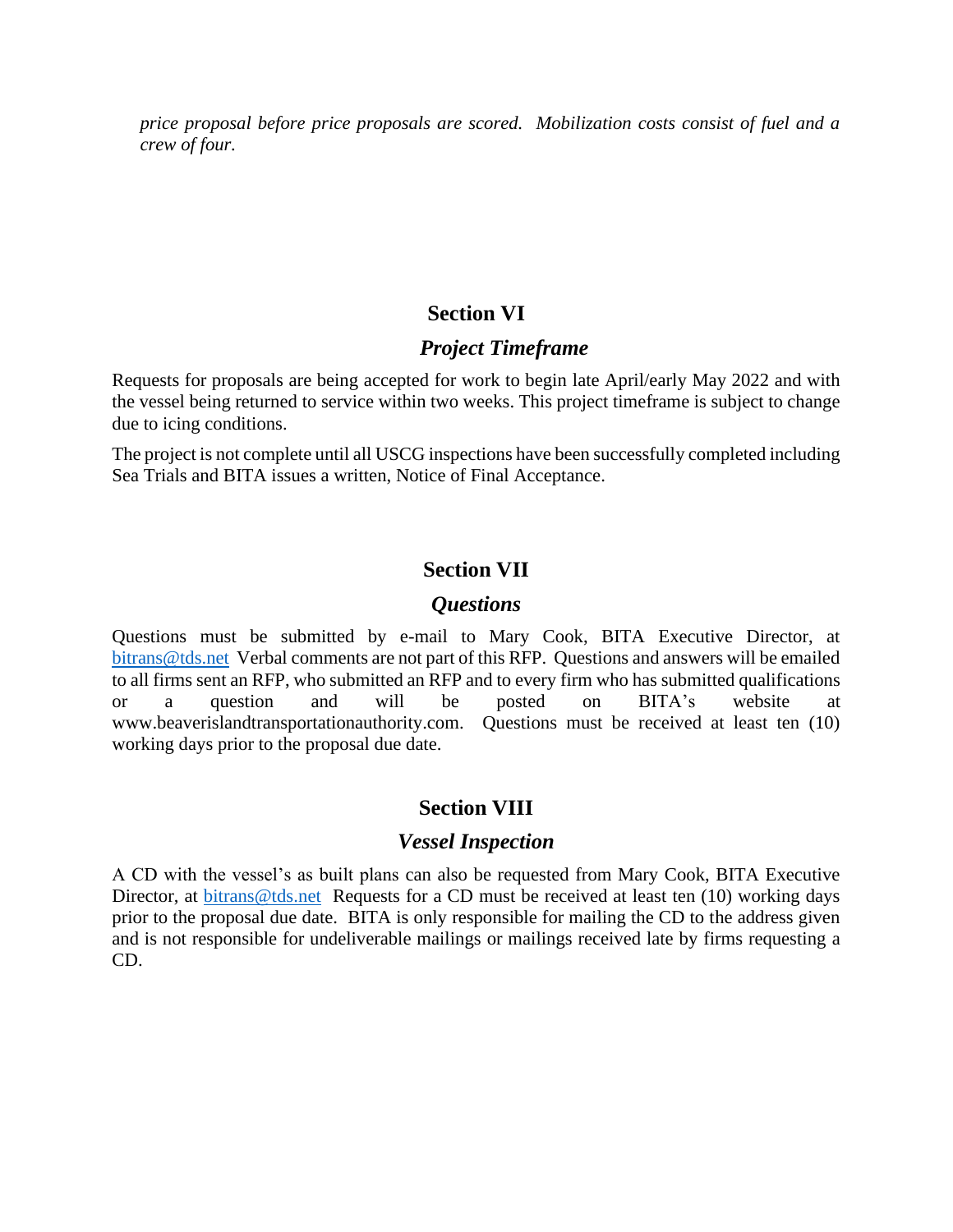# **Section IX**

## *Evaluation Criteria*

Proposals will be evaluated by BITA to determine award of the project based upon the following evaluation criteria which are listed in order of importance. Price is less important than the technical evaluation factors as a whole. The agency reserves the right to award to other than the lowest price proposal and to the proposal representing the Best Value to the agency. The selection panel members are BITA's executive director, one board member, BIBCO's manager and two boat captains. The selection panel may conduct interviews with the firms in a competitive range. The selection panel may choose to conduct the interviews in person, by phone or by video conference. The original scoring of the non-price criteria may be modified based on the result of the interviews. This solicitation will result in a firm, fixed price contract with modifications by change order up to a not-to-exceed amount. The award will only be made to a responsive and responsible firm.

- Ability to meet the late April/early May 2022 work schedule.
- Experience
- Price. (Price will be evaluated by the following formula: lowest proposal price divided by the proposal price being evaluated times the available points.)

# **Section X**

## *Other Terms and Conditions*

Final payment will not be made until all USCG inspections have been successfully completed including Sea Trials and BITA issues a written, Notice of Final Acceptance. BITA complies with all Federal and State civil rights, equal opportunity, ADA, and Title VI of the Civil Rights Act of 1964.

All applicable laws, ordinances, and the rules and regulations of all authorities having jurisdiction over the project shall apply to the contract. BITA is exempt from federal, state, and local taxes. The agency will not be responsible for any taxes levied on the respondent as a result of the contract resulting from this RFP. The agency reserves the right to cancel the contract with thirty (30) days written notice. The offeror understands if awarded that progress payments can be arranged and final payment will be made when the scope of work is completed. Payments will be subject to allow for time to request payment and receipt from MDOT. Final payment will not be made until all USCG inspections have been successfully completed including any sea trials and BITA issues a written Notice of Final Acceptance.

The selected firm is not entitled to time extensions or compensation for delays or inconvenience.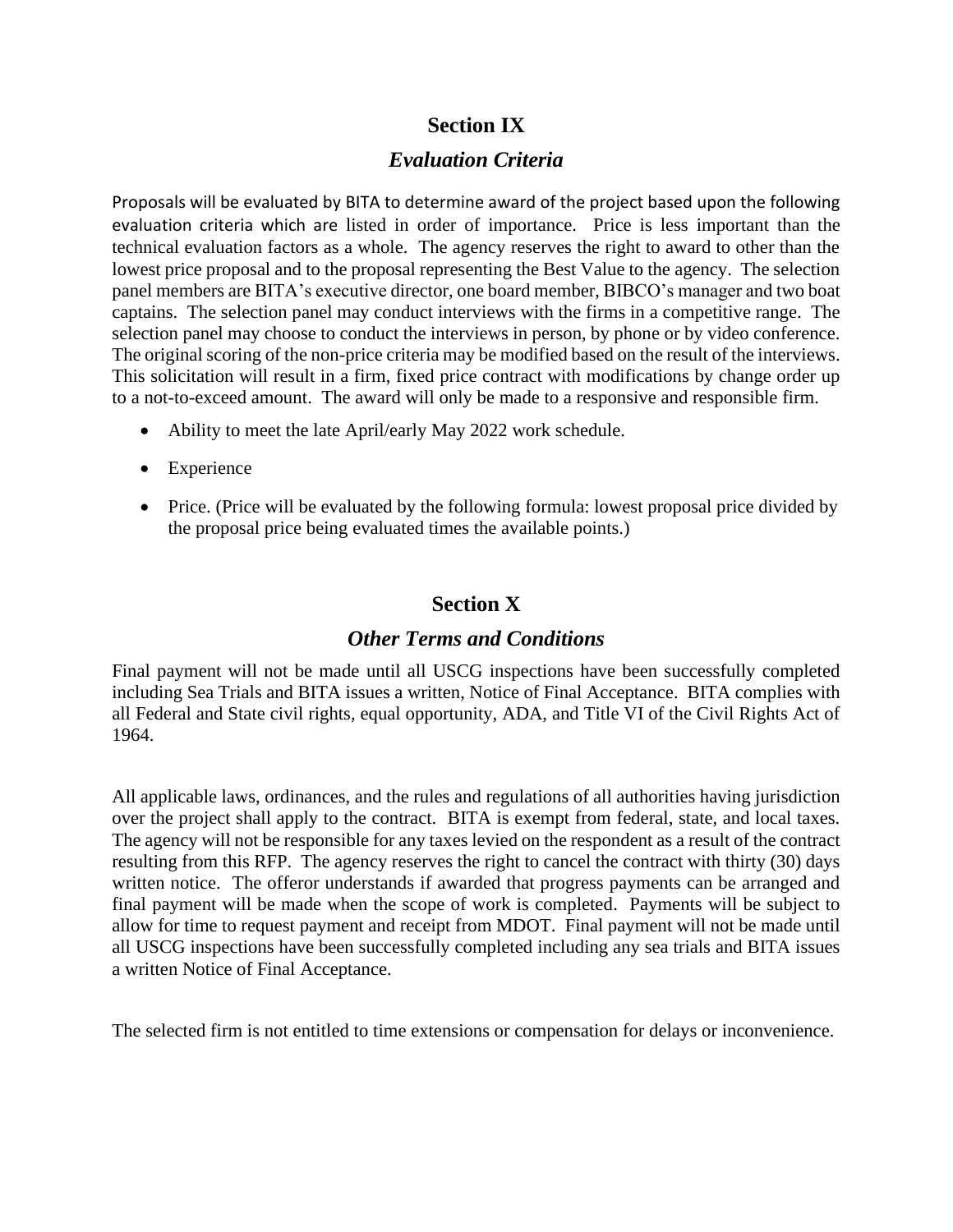### *Oversight:*

The selected firm must provide the agency and its authorized representatives safe access to the work at all times. The selected firm must provide the agency and its authorized representatives with the information and assistance necessary for them to make complete and detailed inspections. The selected firm is not entitled to a time extension or compensation for reasonable delays, inconvenience, or any other cause attributed to the agency's reasonable inspection of the work.

# *Withdrawal of Offers*

Submissions may be withdrawn by written request prior to due date. Withdrawn proposals may be resubmitted, with or without modifications, up to the due date and time.

## *Bid Protests*

All protests relating to this RFP, the selections and/or award, must be submitted in writing to BITA. Protests about specifications must be received ten (10) days before the proposal due date. Post award protests may be received by BITA at any time after proposal opening, but not later than five (5) working days after notification to all proposers of the contract award decision. Failure to timely submit a written protest will result in forfeiture of any protest right. The BITA will respond within ten (10) days of receiving the protest. The BITA is the final arbitrator on any question or dispute pertaining to proposals, proposal forms and awards. This "disputes" clause does not preclude consideration of questions of law in connection with decisions provided for above; provided that nothing in this contract shall be construed as making final the decision of any administrative official, representative, or board on a question of law.

Proposal protests shall contain:

- a) The name and address of the protester
- b) Identification of the project
- c) A statement of the grounds for the protest and any supporting documentation. The grounds for protest shall be fully supported to the extent feasible. Additional materials in support of an initial protest may be permitted only at the sole discretion of the BITA.
- d) The relief desired of the BITA

BITA's decision shall be binding once approved by BITA's Board of Directors, whether the proposal or award was in accordance with the constitution, statutes, regulations and terms and conditions of the RFP.

## *Progress Payments*

The offeror understands if awarded that progress payments can be arranged and final payment will be made when scope of the work is completed. Payments will be subject to allow for time to request payment and receipt from MDOT. Final payment will not be made until and all USCG